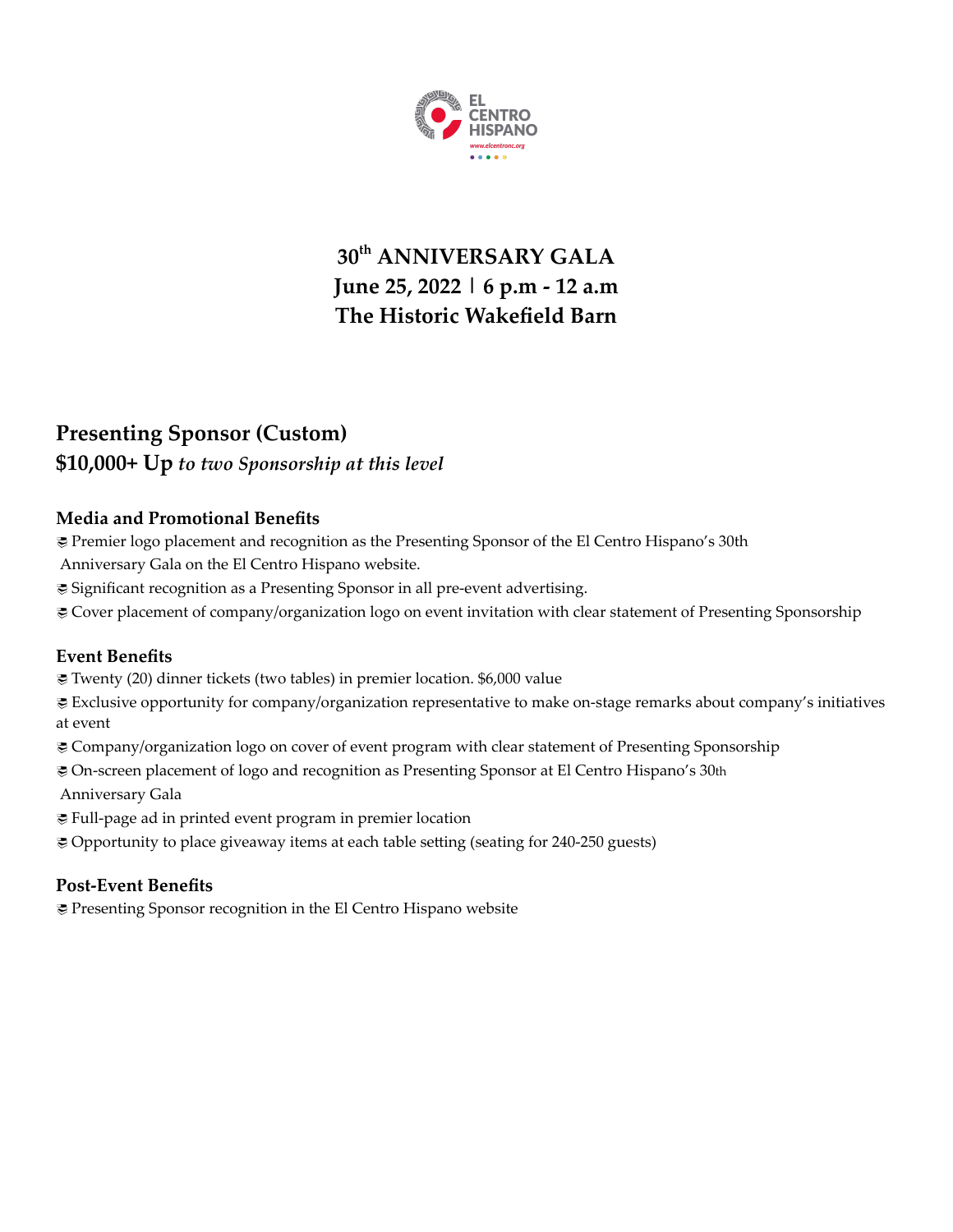

**Gold Sponsor \$7,500**

## **Media and Promotional Benefits**

 $\bm{\varnothing}$  Prime logo placement and recognition as Gold Sponsor of the El Centro Hispano's 30<sup>th</sup> Anniversary Gala on the El Centro Hispano website.

Significant recognition as a Gold Sponsor in all pre-event advertising

 Prime placement and size of company/organization logo on electronic event invitation with clear statement of Gold Sponsorship

## **Event Benefits**

Ten (10) dinner tickets (one table) in prime location. \$3,000 value

Opportunity for on stage recognition as company/organization representative co-presents a prominent award at event

Prime placement of company/organization logo on event program with clear statement of Gold Sponsorship

 $\clubsuit$  On-screen placement of logo and recognition as Gold Sponsor at ECH' 30<sup>th</sup> Anniversary Gala

Full-page ad in printed event program in prime location

## **Post-Event Benefits**

Gold Sponsor recognition in the El Centro Hispano website.

## **Silver Sponsor**

## **\$5,000**

#### **Media and Promotional Benefits**

 $\Xi$  Recognition as Silver Sponsor of the El Centro Hispano's 30th Anniversary Gala on the El Centro Hispano website.

Recognition as a Silver Sponsor in all pre-event advertising

Company/organization logo on electronic event invitation with clear statement of Silver Sponsorship

## **Event Benefits**

Eight (8) dinner tickets in great location \$1,600 value.

Company/organization logo on event program with clear statement of Silver Sponsorship

 $\gtrsim$  On-screen placement of logo and recognition as Silver Sponsor at El Centro Hispano's 30<sup>th</sup> Anniversary Gala

 $\ddot{\textbf{\large{\#}}}$  Verbal recognition as Silver Sponsor at ECH' 30<sup>th</sup> Anniversary Gala

Full-page ad in printed event program

#### **Post-Event Benefits**

Silver Sponsor recognition in the El Centro Hispano website.